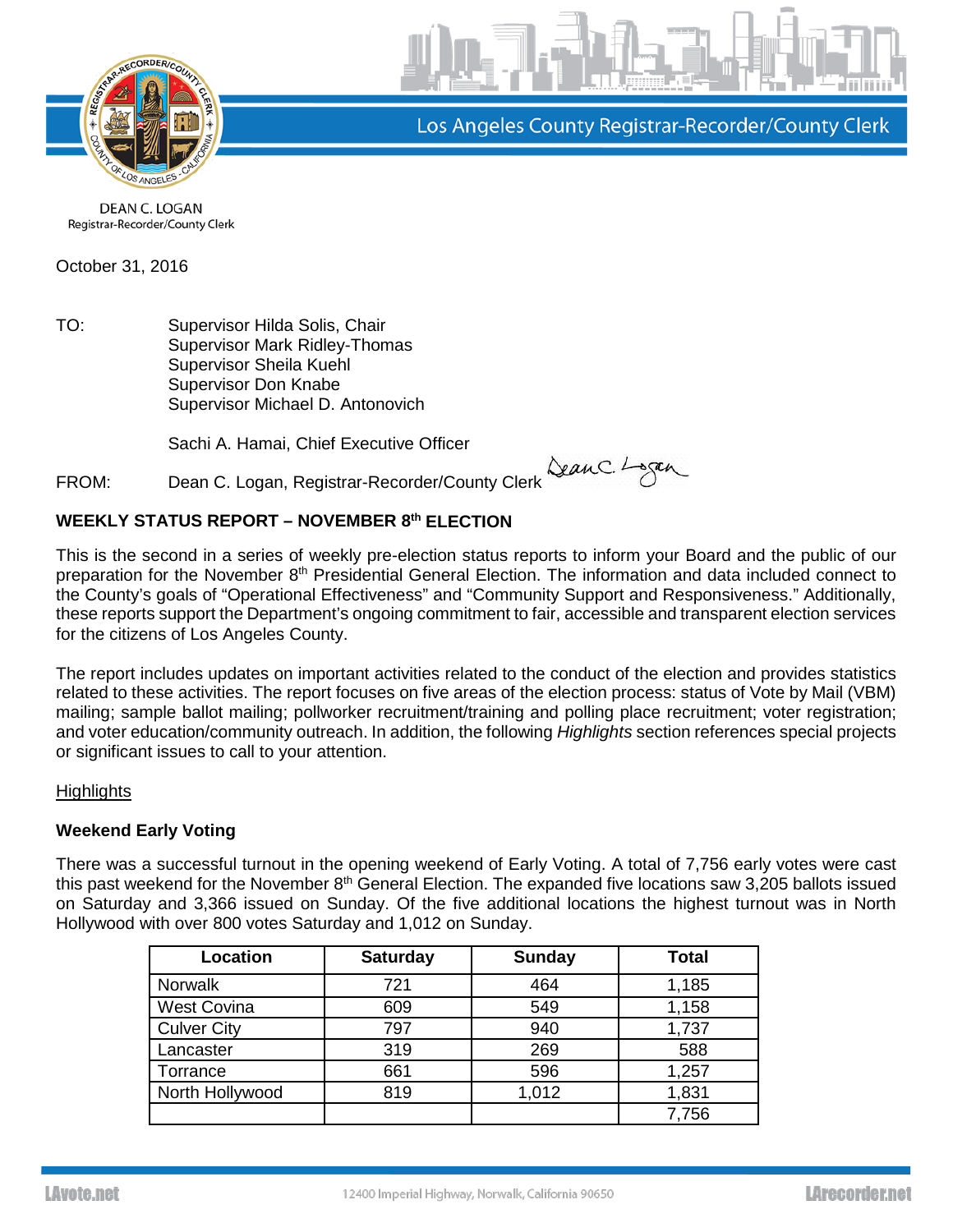Board of Supervisors October 31, 2016 Page 2

Early Voting continues during the week at the Norwalk Headquarters from 8am-5pm. Weekend Early Voting continues Saturday and Sunday (Nov. 5-6) in the five expanded locations, and in Norwalk. For more details on the program or to find the nearest Weekend Early Voting location please visit our [website.](http://lavote.net/home/voting-elections/voting-options/early-voting/early-voting)

# **Length of Ballot**

The November 8th ballot includes 17 Statewide ballot measures, 2 County measures, several candidate contests, and additional local measures depending on where a voter lives, resulting in an unusually lengthy ballot. The Department conducted user testing to measure the average time it will take a voter to complete a ballot for the upcoming election. The results indicate that it will take approximately 8 minutes to complete a 28-contest ballot and 10 minutes for a 35-contest ballot.

We anticipate, because of the length of the ballot some voters will take longer to complete their ballot. Therefore, we are encouraging voters to make their selections on their sample ballot and bring it with them on Election Day to reference while voting. We are also reminding poll workers to accommodate voters requesting extra time to cast their vote.

# **Voter File Maintenance**

Leading up to this election there has been increased media/public attention focused on the issue of deceased persons listed on the active voter rolls and casting ballots. The Department has been contacted by media outlets with various inquriries on the issue. One outlet in particluar brought forward specific allegations of deceased persons voting as recently as June 2016. As has been done in the past, the Department requested to review the specific records to determine their validity. The Department was provided eleven records of deceased voters that allegedly voted in the June Primary. After reviewing the records, the Department positively confirmed that not one ballot was cast on behalf of any of these individuals in the election. While the specific allegation of deceased persons voting was refuted, the issue of deceased persons remaining on the roll continues to exist.

As the Board has been updated previously, this is an ongoing issue that the Department takes very seriously and voter file maintenance remains a top priority. We have an ongoing program that includes the removal of deceased persons from the file. The Department receives notifications of deceased persons from the Secretary of State's VoteCal system (statewide voter registration system), other governmental agencies, political groups and family of deceased voters. While some suggest we should simply purge our voter file of possible deceased voters, this could lead to removing active voters. To avoid potentially disenfranchising any voter, all information received must be verified before cancelling the voter. The Department currently has multiple processes to do this, including comparing the voter file against an index of deceased persons that is received on a monthly basis from the Los Angeles County Department of Public Health. Since May 2015, over 52,000 deceased persons have been removed from the voter file.

# **Polling Place Changes**

The Department has currently changed 38 polling places for the November 8<sup>th</sup> election since Sample Ballots were printed and mailed. The changes are primarily because of cancellations by the polling place owner. All affected voters are mailed a poll place change postcard that includes the new polling location. A robocall is also sent out to voters informing them that their voting location has changed and that they will receive a postcard with new polling place information. The robocall also refers voters to our website where they can locate and confirm their new polling place. Additionally, signs are posted at each canceled polling location on Election Day morning that provides voters with the new voting location and address.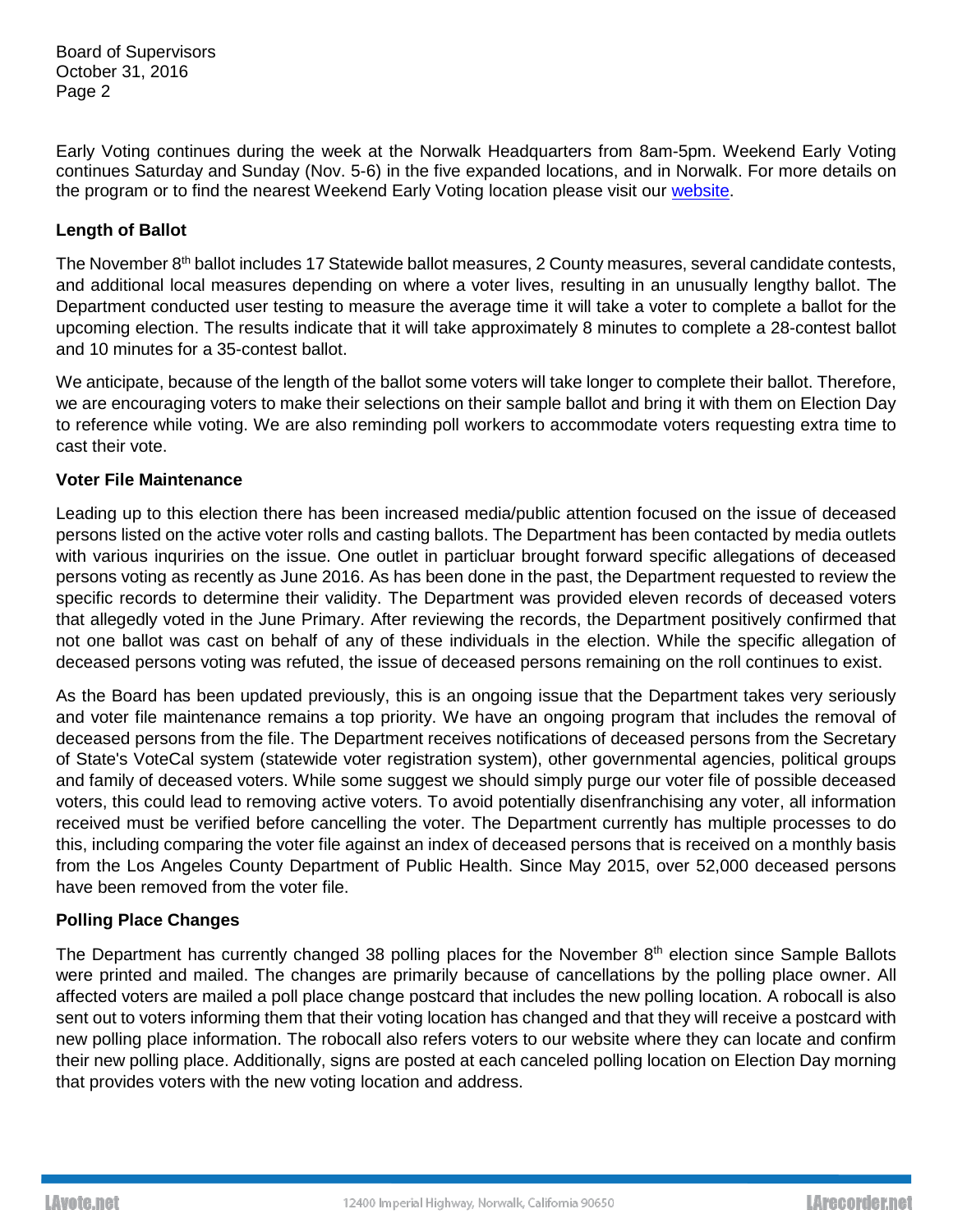Board of Supervisors October 31, 2016 Page 3

### **Outreach - Close of Voter Registration**

The final day to register to vote for the November  $8<sup>th</sup>$  General Election was Monday, October 24<sup>th</sup>. Voter registration participation was remarkably high, and the Department received 86,544 online voter registration affidavits. Through the Department's outreach efforts and partnerships with community organizations, 7,937 people completed paper registration forms.

### **Outreach - High School/College Registration**

The Department partnered with Movement Strategy Center to increase voter registration opportunities and distribute election information to high school students. Collectively, 2,358 students from 49 schools throughout the County registered to vote. Our outreach team also worked with the Los Angeles County Office of Education and the Probation Department to register 268 youth housed at various camps in the County.

Additionally, UCLA and USC supported the Department's voter registrations efforts by participating in a friendly voter registration competition between the schools. Both universities eagerly embraced the challenge, and their combined efforts yielded 10,520 completed voter registration applications.

#### **Media**

The Department has generated a number of earned media opportunities to help promote the election and disseminate important information of interest to voters for this election. The following is a summary of recent earned media opportunities and press releases that have been issued regarding the upcoming election.

#### *Interviews*

### **October 18, 2016**

- [Rigged Election? Not Possible, Says LA County Registrar](http://patch.com/california/northhollywood/rigged-election-not-possible-says-la-county-registrar) Patch
- [Don't worry about a rigged election in LA County, official say](http://www.sgvtribune.com/government-and-politics/20161018/dont-worry-about-a-rigged-election-in-la-county-official-says) San Gabriel Valley Tribune, LA Daily **News**
- [Trump's words on vote fraud cause GOP migraines: Susan Shelley](http://www.dailynews.com/government-and-politics/20161018/trumps-words-on-vote-fraud-cause-gop-migraines-susan-shelley) LA Daily News

### **October 19, 2016**

- [Los Angeles' top elections officer talks about voter fraud and polling place intimidation in Reddit chat](http://www.latimes.com/politics/essential/la-pol-sac-essential-politics-updates-los-angeles-top-elections-officer-1476744460-htmlstory.html) LA Times
- [Human Voter Guide: Don't Panic if you haven't received you vote by mail ballot](http://www.scpr.org/news/2016/10/17/65646/human-voter-guide-don-t-panic-if-you-haven-t-recei/) KPCC
- [L.A. County Registrar addresses 'election rigging concerns](http://theavtimes.com/2016/10/19/l-a-county-registrar-address-election-rigging-concerns/) The Antelope Valley Times
- [How is 2016 early voting in LA County stacking up to recent presidential elections?](http://www.dailynews.com/government-and-politics/20161019/how-is-2016-early-voting-in-la-county-stacking-up-to-recent-presidential-elections) LA Daily Press
- [Don't worry about a rigged election in LA County, official says](http://www.dailynews.com/government-and-politics/20161018/dont-worry-about-a-rigged-election-in-la-county-official-says) LA Daily Press

# **October 20, 2016**

- [Voter Registration Deadline Is Oct. 24 For November Election](http://www.hometownstation.com/santa-clarita-news/politics/santa-clarita-elections/voter-registration-deadline-is-oct-24-for-november-election-178112) KHTS Radio
- [Polling Places Security](http://www.nbclosangeles.com/on-air/as-seen-on/Polling-Places-Security_Los-Angeles-397790291.html) NBC 4
- [County Reminds, On Social Media Apps For Upcoming Election](http://www.hometownstation.com/santa-clarita-news/politics/santa-clarita-elections/voter-registration-deadline-is-oct-24-for-november-election-178112) KHTS AM 1220
- [Registrar Using Mobile Apps to Improve Voter Experience](http://scvnews.com/2016/10/20/registrar-using-mobile-apps-to-improve-voter-experience/) SCV News
- [Monday is Voter Registration Deadline](http://scvnews.com/2016/10/20/monday-is-voter-registration-deadline/) SCV News
- [Voter registration deadline is Oct. 24](http://www.culvercitynews.org/politics/voter-registration-deadline-is-oct-24/) Culver City News
- [Rigged Voting Not An Option](https://www.kcet.org/ballot-brief/rigged-voting-not-an-option) KCET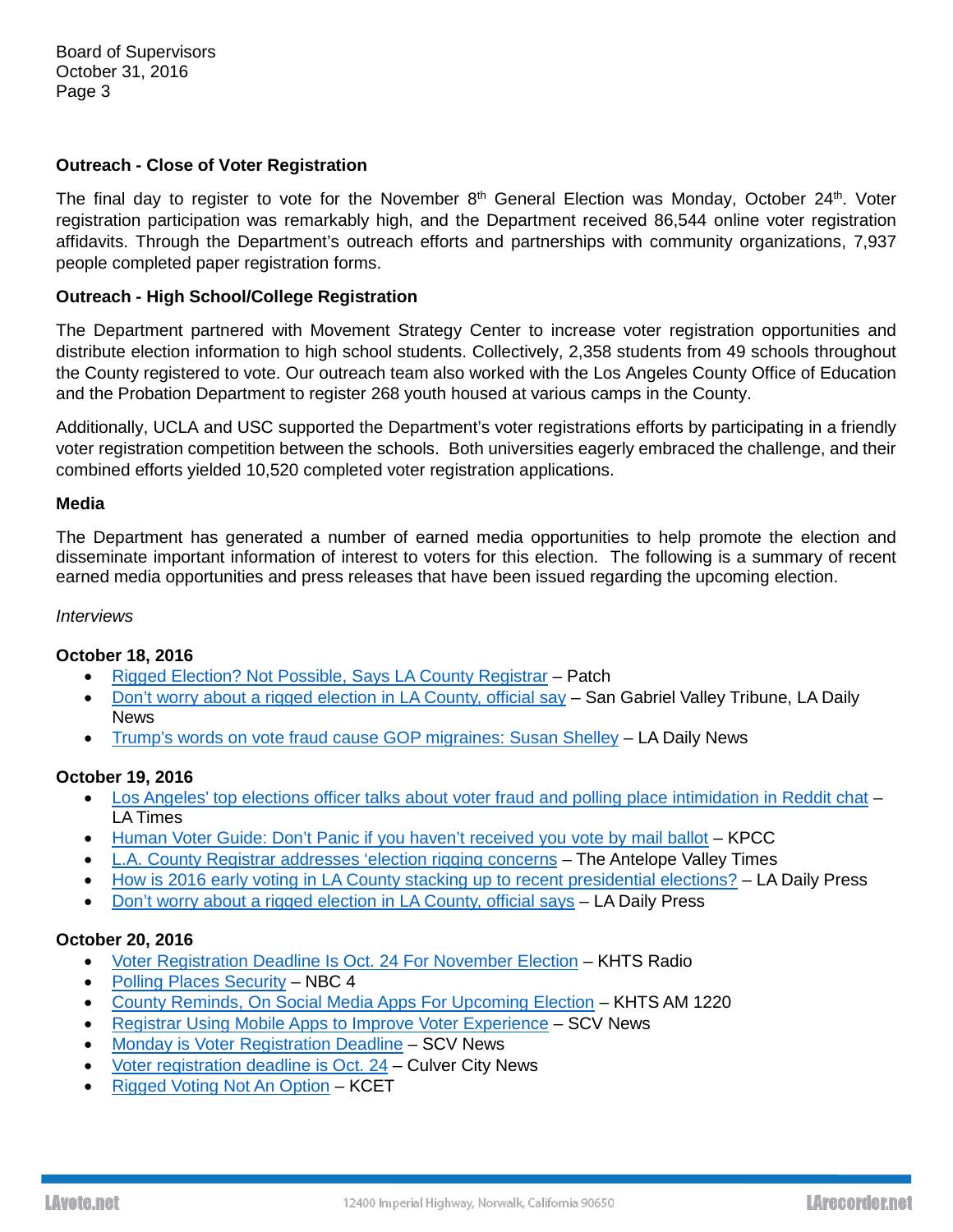Board of Supervisors October 31, 2016 Page 4

### **October 21, 2016**

- [California voters returning ballots in big numbers, election officials say](http://www.sacbee.com/news/politics-government/capitol-alert/article109797027.html) Sacramento Bee
- [No need to fear rigged election, voting official says](http://wavenewspapers.com/no-need-to-fear-rigged-election-voting-official-says/) Los Angeles Wave

### **October 22, 2016**

• [Trump's complaints about voter fraud will only ensure him losing the most well-vetted election in U.S.](http://www.salon.com/2016/10/22/trumps-complaints-about-voter-fraud-will-only-ensure-him-losing-the-most-well-vetted-election-in-u-s-history_partner/)  [history](http://www.salon.com/2016/10/22/trumps-complaints-about-voter-fraud-will-only-ensure-him-losing-the-most-well-vetted-election-in-u-s-history_partner/) – Salon

# **October 23, 2016**

- [U.S. presidential election uses hodge-podge of voting technology](http://www.cbc.ca/news/technology/presidential-election-voting-technology-1.3815739) CBC News
- [Long Beach election 2016: School district asking for \\$1.5 billion bond](http://www.presstelegram.com/social-affairs/20161022/long-beach-election-2016-school-district-asking-for-15-billion-bond) Long Beach Press Telegram
- [City Council to Consider Election Plans](http://www.pasadenanow.com/main/city-council-to-consider-election-plans/%23.WA4wjuUrJ9M) Pasadena Now
- [Monday is the last day to register to vote in LA, Orange counties](http://www.dailynews.com/government-and-politics/20161023/monday-is-the-last-day-to-register-to-vote-in-la-orange-counties) Los Angeles Daily News, The Sun

### **October 24, 2016**

- [Are you registered to vote? Monday is the last day to register in LA, OC](http://www.foxla.com/news/local-news/213298910-story) Fox 11
- [Today is the Last Day for Voter Registration](http://www.pasadenanow.com/main/today-is-the-last-day-for-voter-registration/%23.WA5DjeUrJ9M) Pasadena Now
- [Trump or Hilary? Registration deadline Monday](http://mynewsla.com/government/2016/10/24/trump-or-hillary-registration-deadline-monday/) mynewsla.com
- [Have you Registered to Vote, Glendora? You Have Until Midnight, Monday](http://patch.com/california/glendora/have-you-registered-vote-glendora-you-have-until-midnight-monday) Patch
- [Monday Last Day To Register To Vote In California](http://losangeles.cbslocal.com/2016/10/24/monday-last-day-to-register-to-vote-in-california/) CBS LA

# **Press Releases – November 8, 2016 General Election**

10/25: [USC and UCLA Voter Registration Drive Comes to an End](http://www.lavote.net/Documents/News_Releases/11082016-USC-UCLA-Results.pdf)er

10/20: [RRCC Utilizing Innovative Technology For November General Election](http://www.lavote.net/Documents/News_Releases/11082016-geo-snap-release.pdf)

10/20: [L.A. County Voters Need to Register to Vote by October 24th for the November 8th General Election](http://www.lavote.net/Documents/News_Releases/11082016-close-of-reg.pdf)<sup>to</sup>

10/17: [The RR/CC Media Kit for the November 8th Presidential Election Is Now Available](https://www.lavote.net/Documents/News_Releases/11082016-media-kit-release.pdf)

10/14: [Early Voting Begins for the November 8, 2016 General Election -](https://www.lavote.net/Documents/News_Releases/11082016-Early-Voting.pdf) Fiv[e](https://www.lavote.net/Documents/News_Releases/11082016-Early-Voting.pdf) New Locations Available啤啤

[10/11](https://www.lavote.net/Documents/News_Releases/11082016-VBM-Mailing.pdf): [The RR/CC Began Mailing Over 1.8 Million Vote by Mail Ballots for the November 8th General Election](https://www.lavote.net/Documents/News_Releases/11082016-VBM-Mailing.pdf) and

10/03: [Vote by Mail Drop-Off Locations Available Throughout LA County](https://www.lavote.net/Documents/News_Releases/11082016_VBM-Drop-Off-Release.pdf)

9/30: [Pollworkers wanted for the upcoming November 8, 2016 Presidential Election](https://www.lavote.net/Documents/News_Releases/11082016-pollworker-recruitment.pdf)<sup>tra</sup>

9/29: [The RR/CC Began Mailing 5,012,191 Sample](https://www.lavote.net/Documents/News_Releases/11082016-sbb-mailing.pdf) Ballot Booklets in LA Count[y](https://www.lavote.net/Documents/News_Releases/11082016-sbb-mailing.pdf)

9/26: [L.A. County Registrar of Voters Kicks Off Large Scale Media Campaign to Get Out the Vote](https://www.lavote.net/Documents/News_Releases/11082016-media-partner-release.pdf)

9/26: [Reminder: The RR/CC to Host National Voter Registration Day Event](https://www.lavote.net/Documents/News_Releases/NVRD-Media-Advisory-Reminder.pdf)

9/20: [The RR/CC to Host a National Voter Registration Day Event](https://www.lavote.net/Documents/News_Releases/NVRD-media-advisory.pdf) of

9/15: [USC and UCLA Kick Off Voter Registration Drive](https://www.lavote.net/Documents/News_Releases/USCvUCLA-NVRDFINAL.pdf)

8/22: [Pollworkers Needed for the November 8, 2016 General Election](https://www.lavote.net/Documents/News_Releases/11082016-pollworker-recruitment.pdf) 4 3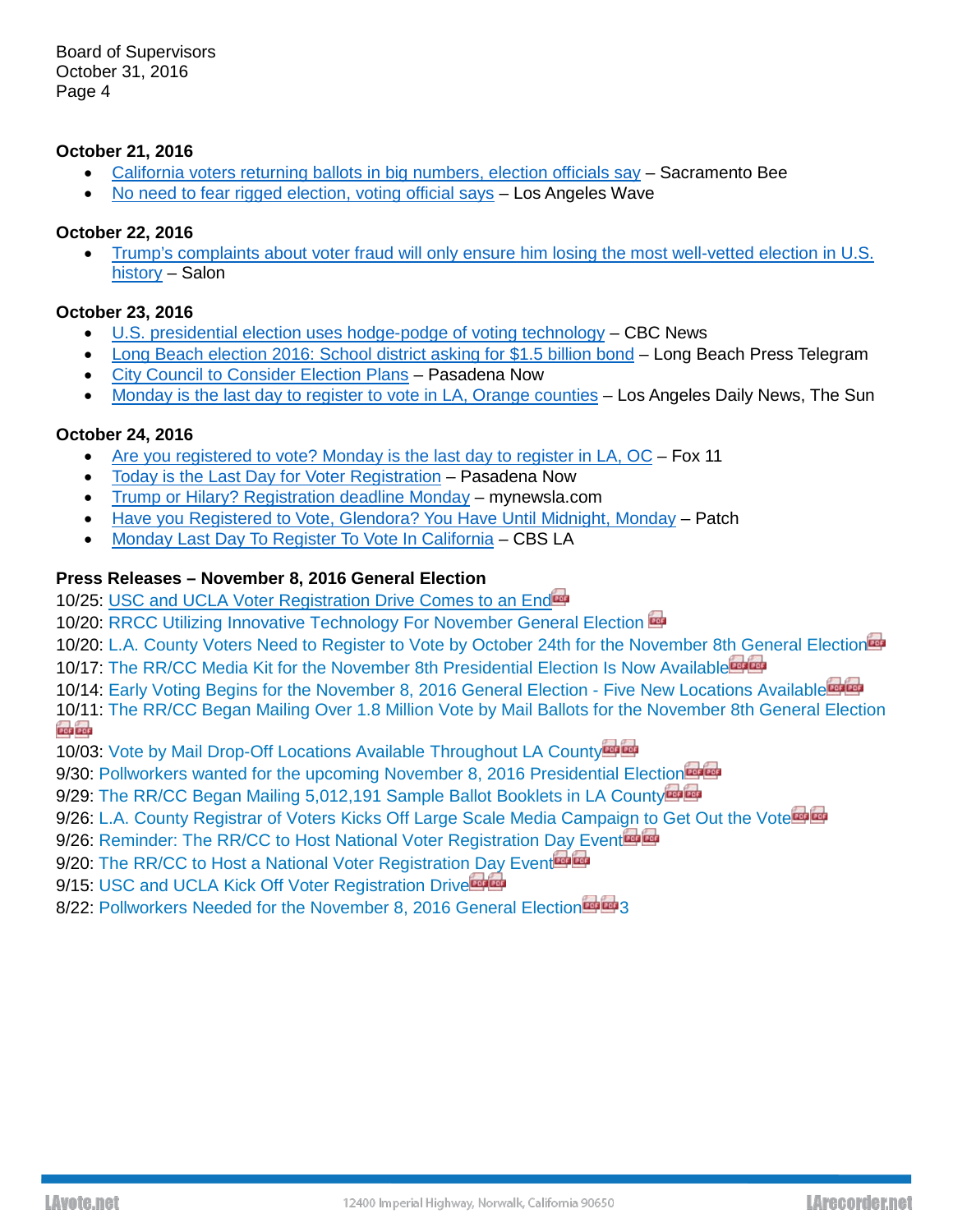| <b>Election Activity Statistics</b>                       |            |                        |           |  |  |  |
|-----------------------------------------------------------|------------|------------------------|-----------|--|--|--|
| <b>November 8 General Election</b>                        |            |                        |           |  |  |  |
|                                                           | 10/18/2016 | 10/25/2016             | 11/1/2016 |  |  |  |
| <b>Vote By Mail</b>                                       |            |                        |           |  |  |  |
| <b>Ballots Issued</b>                                     | 2,110,289  | 2,230,381              |           |  |  |  |
| <b>Ballots Received Back</b>                              | 49,787     | 222,344                |           |  |  |  |
| <b>Military and Overseas</b>                              |            |                        |           |  |  |  |
| <b>Ballots Issued</b>                                     | 35,974     | 39,193                 |           |  |  |  |
| <b>Ballots Received</b>                                   | 2,651      | 5,338                  |           |  |  |  |
| <b>Sample Ballots</b>                                     |            |                        |           |  |  |  |
| Mailed (continuous through date)                          | 4,137,723  | 5,140,600              |           |  |  |  |
| <b>Registered Voters Totals by Supervisorial District</b> |            |                        |           |  |  |  |
| <b>District 1</b>                                         | 844,248    | 850,771                |           |  |  |  |
| District 2                                                | 991,941    | 998,751                |           |  |  |  |
| District 3                                                | 1,114,737  | 1,123,543              |           |  |  |  |
| District 4                                                | 1,097,265  | 1,105,279              |           |  |  |  |
| District 5                                                | 1,103,780  | 1,112,774              |           |  |  |  |
| <b>Countywide Total</b>                                   | 5,151,971  | 5,191,118              |           |  |  |  |
|                                                           | 10/18/2016 | 10/25/2016             | 11/1/2016 |  |  |  |
| <b>Registered Voters by Age</b>                           |            |                        |           |  |  |  |
| 18-29                                                     | 1,125,727  | $\overline{1,144,251}$ |           |  |  |  |
| 30-39                                                     | 938,521    | 946,896                |           |  |  |  |
| 40-49                                                     | 814,362    | 819,601                |           |  |  |  |
| 50-59                                                     | 869,219    | 873,213                |           |  |  |  |
| 60-69                                                     | 719,577    | 721,652                |           |  |  |  |
| 70-79                                                     | 410,132    | 410,970                |           |  |  |  |
| Over 80                                                   | 273,357    | 273,365                |           |  |  |  |
| No Data                                                   | 1,076      | 1,170                  |           |  |  |  |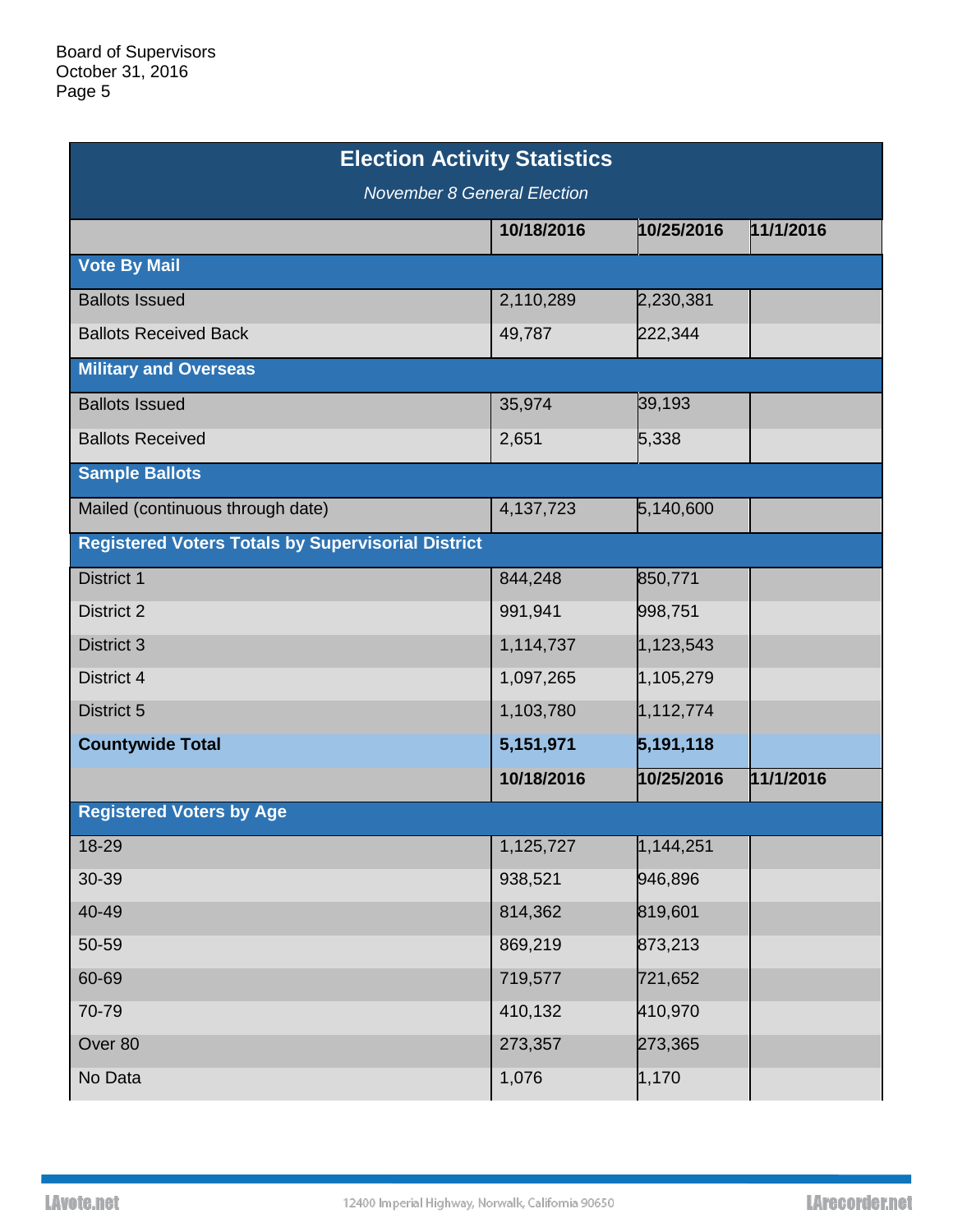| <b>Total</b>                                                                                                        | 5,151,971  | 5,191,118  |           |  |  |  |
|---------------------------------------------------------------------------------------------------------------------|------------|------------|-----------|--|--|--|
| <b>Incoming Voter Registration Total (since January 1, 2016)</b>                                                    |            |            |           |  |  |  |
| <b>New Online Registrations</b>                                                                                     | 161,316    | 164,876    |           |  |  |  |
| <b>Online Re-registrations</b>                                                                                      | 537,858    | 590,324    |           |  |  |  |
| <b>Paper Registrations</b>                                                                                          | 527,907    | 570,037    |           |  |  |  |
| <b>Volunteers (Pollworkers and Inspectors)</b>                                                                      |            |            |           |  |  |  |
| <b>Total Recruited</b> (includes all regular and specialty<br>recruitments, as well as inspectors and coordinators) | 25,836     | 27,097     |           |  |  |  |
| Details (part of total from above)                                                                                  |            |            |           |  |  |  |
| <b>Precinct Coordinators</b>                                                                                        | 350        | 350        |           |  |  |  |
| <b>Multilingual Pollworkers</b>                                                                                     | 10,194     | 11,053     |           |  |  |  |
| <b>County Employees Recruited</b>                                                                                   | 4,289      | 4,523      |           |  |  |  |
| <b>Student Pollworkers</b>                                                                                          | 4,434      | 4,498      |           |  |  |  |
| <b>Legal Permanent Residents</b>                                                                                    | 55         | 77         |           |  |  |  |
|                                                                                                                     | 10/18/2016 | 10/25/2016 | 11/1/2016 |  |  |  |
| <b>Number of Polling Places by Supervisorial District</b>                                                           |            |            |           |  |  |  |
|                                                                                                                     |            |            |           |  |  |  |
| <b>District 1</b>                                                                                                   | 782        | 782        |           |  |  |  |
| <b>District 2</b>                                                                                                   | 878        | 878        |           |  |  |  |
| <b>District 3</b>                                                                                                   | 920        | 920        |           |  |  |  |
| District 4                                                                                                          | 994        | 994        |           |  |  |  |
| District 5                                                                                                          | 949        | 989        |           |  |  |  |
| <b>Total</b>                                                                                                        | 4,523      | 4,563      |           |  |  |  |
| Number of Trainings for Inspectors and Clerks                                                                       | 130        | 225        |           |  |  |  |
| <b>Outreach Activity Statistics</b>                                                                                 |            |            |           |  |  |  |
| Total people registered at outreach events<br>(since January 1, 2016)                                               | 3,952      | 5,054      |           |  |  |  |
| Pollworkers recruited                                                                                               | 303        | 364        |           |  |  |  |
| Deputy Registrar Training Sessions Hosted                                                                           | 45         | 45         |           |  |  |  |
| Total number of Voter Registration Drives                                                                           |            | 229        |           |  |  |  |